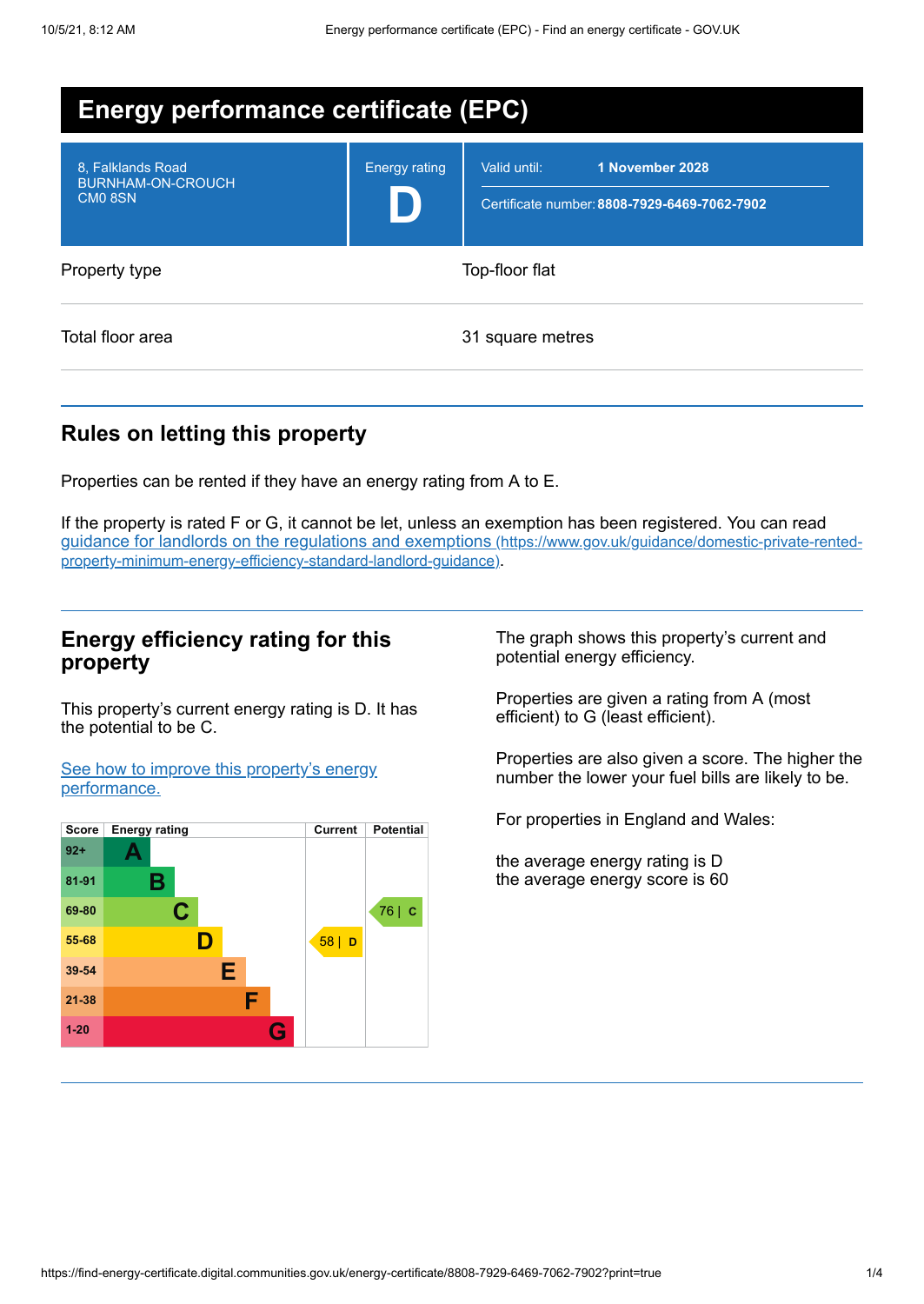# **Breakdown of property's energy performance**

This section shows the energy performance for features of this property. The assessment does not consider the condition of a feature and how well it is working.

Each feature is assessed as one of the following:

- very good (most efficient)
- good
- average
- poor
- very poor (least efficient)

When the description says "assumed", it means that the feature could not be inspected and an assumption has been made based on the property's age and type.

| <b>Feature</b>       | <b>Description</b>                                  | Rating    |
|----------------------|-----------------------------------------------------|-----------|
| Wall                 | Cavity wall, as built, partial insulation (assumed) | Average   |
| Wall                 | Solid brick, as built, partial insulation (assumed) | Average   |
| Roof                 | Pitched, limited insulation (assumed)               | Poor      |
| Window               | Fully double glazed                                 | Average   |
| Main heating         | Room heaters, electric                              | Very poor |
| Main heating control | Appliance thermostats                               | Good      |
| Hot water            | Electric immersion, off-peak                        | Poor      |
| Lighting             | Low energy lighting in all fixed outlets            | Very good |
| Floor                | (another dwelling below)                            | N/A       |
| Secondary heating    | None                                                | N/A       |

#### **Primary energy use**

The primary energy use for this property per year is 464 kilowatt hours per square metre (kWh/m2).

# **Environmental impact of this property**

One of the biggest contributors to climate change is carbon dioxide (CO2). The energy used for heating, lighting and power in our homes produces over a quarter of the UK's CO2 emissions.

| An average household<br>produces | 6 tonnes of CO <sub>2</sub> |  |
|----------------------------------|-----------------------------|--|
| This property produces           | 2.4 tonnes of CO2           |  |

This property's potential production 2.1 tonnes of CO2

By making the [recommended](#page-2-0) changes, you could reduce this property's CO2 emissions by 0.3 tonnes per year. This will help to protect the environment.

Environmental impact ratings are based on assumptions about average occupancy and energy use. They may not reflect how energy is consumed by the people living at the property.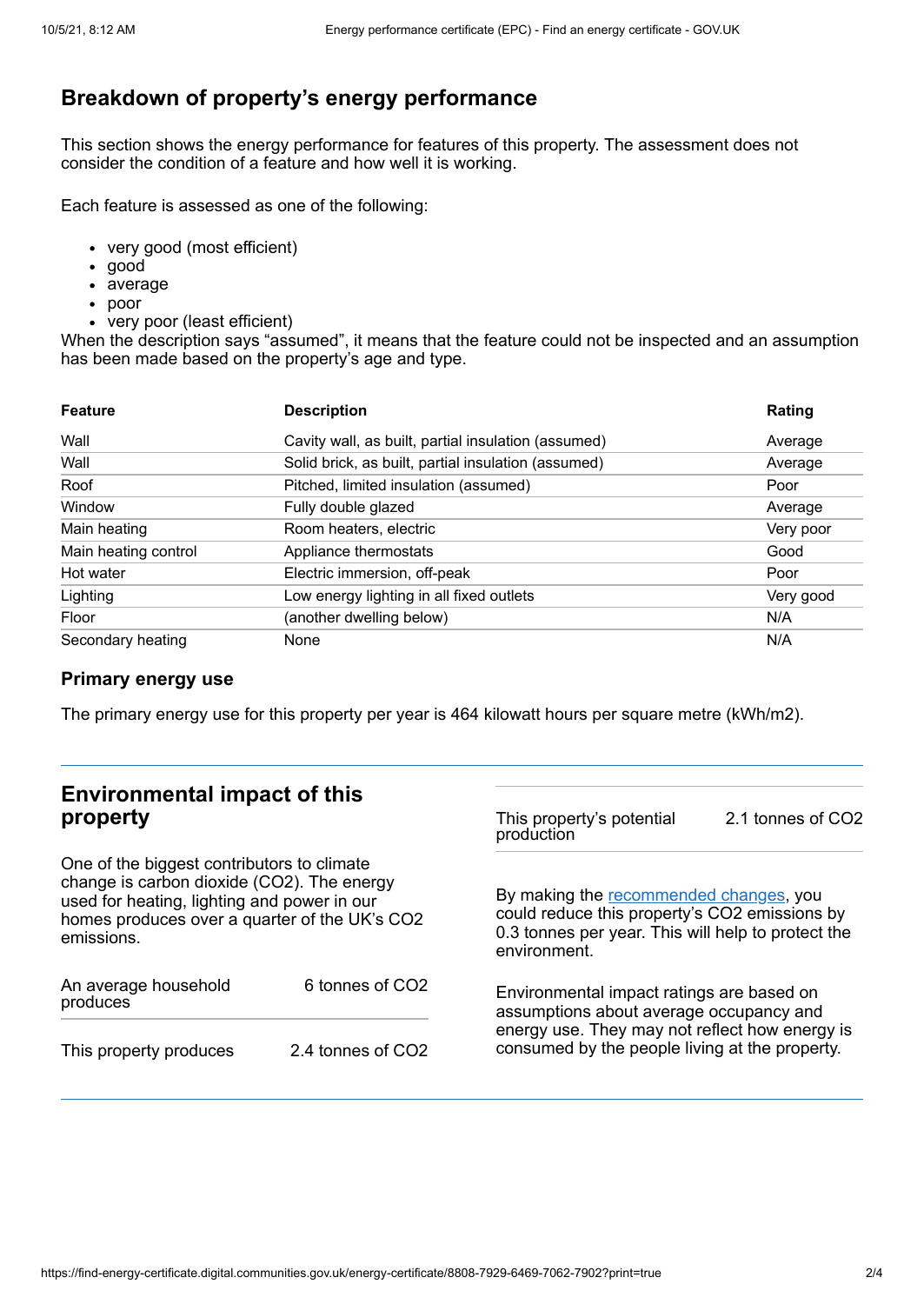## <span id="page-2-0"></span>**How to improve this property's energy performance**

Making any of the recommended changes will improve this property's energy efficiency.

If you make all of the recommended changes, this will improve the property's energy rating and score from D (58) to C (76).

| Recommendation                          | <b>Typical installation cost</b> | <b>Typical yearly saving</b> |
|-----------------------------------------|----------------------------------|------------------------------|
| 1. Cavity wall insulation               | £500 - £1,500                    | £87                          |
| 2. Internal or external wall insulation | £4.000 - £14.000                 | £25                          |
| 3. High heat retention storage heaters  | £800 - £1,200                    | £174                         |

#### **Paying for energy improvements**

Find energy grants and ways to save energy in your home. [\(https://www.gov.uk/improve-energy-efficiency\)](https://www.gov.uk/improve-energy-efficiency)

## **Estimated energy use and potential savings**

| Estimated yearly energy<br>cost for this property | £633 |
|---------------------------------------------------|------|
| Potential saving                                  | £287 |

The estimated cost shows how much the average household would spend in this property for heating, lighting and hot water. It is not based on how energy is used by the people living at the property.

The estimated saving is based on making all of the [recommendations](#page-2-0) in how to improve this property's energy performance.

For advice on how to reduce your energy bills visit Simple Energy Advice [\(https://www.simpleenergyadvice.org.uk/\)](https://www.simpleenergyadvice.org.uk/).

#### **Heating use in this property**

Heating a property usually makes up the majority of energy costs.

#### **Estimated energy used to heat this property**

| Space heating | 3108 kWh per year |
|---------------|-------------------|
| Water heating | 1412 kWh per year |

### Potential energy savings by installing insulation

| Type of insulation            | Amount of energy saved |
|-------------------------------|------------------------|
| Loft insulation               | 688 kWh per year       |
| <b>Cavity wall insulation</b> | 655 kWh per year       |
| Solid wall insulation         | 185 kWh per year       |

You might be able to receive Renewable Heat Incentive payments [\(https://www.gov.uk/domestic](https://www.gov.uk/domestic-renewable-heat-incentive)renewable-heat-incentive). This will help to reduce carbon emissions by replacing your existing heating system with one that generates renewable heat. The estimated energy required for space and water heating will form the basis of the payments.